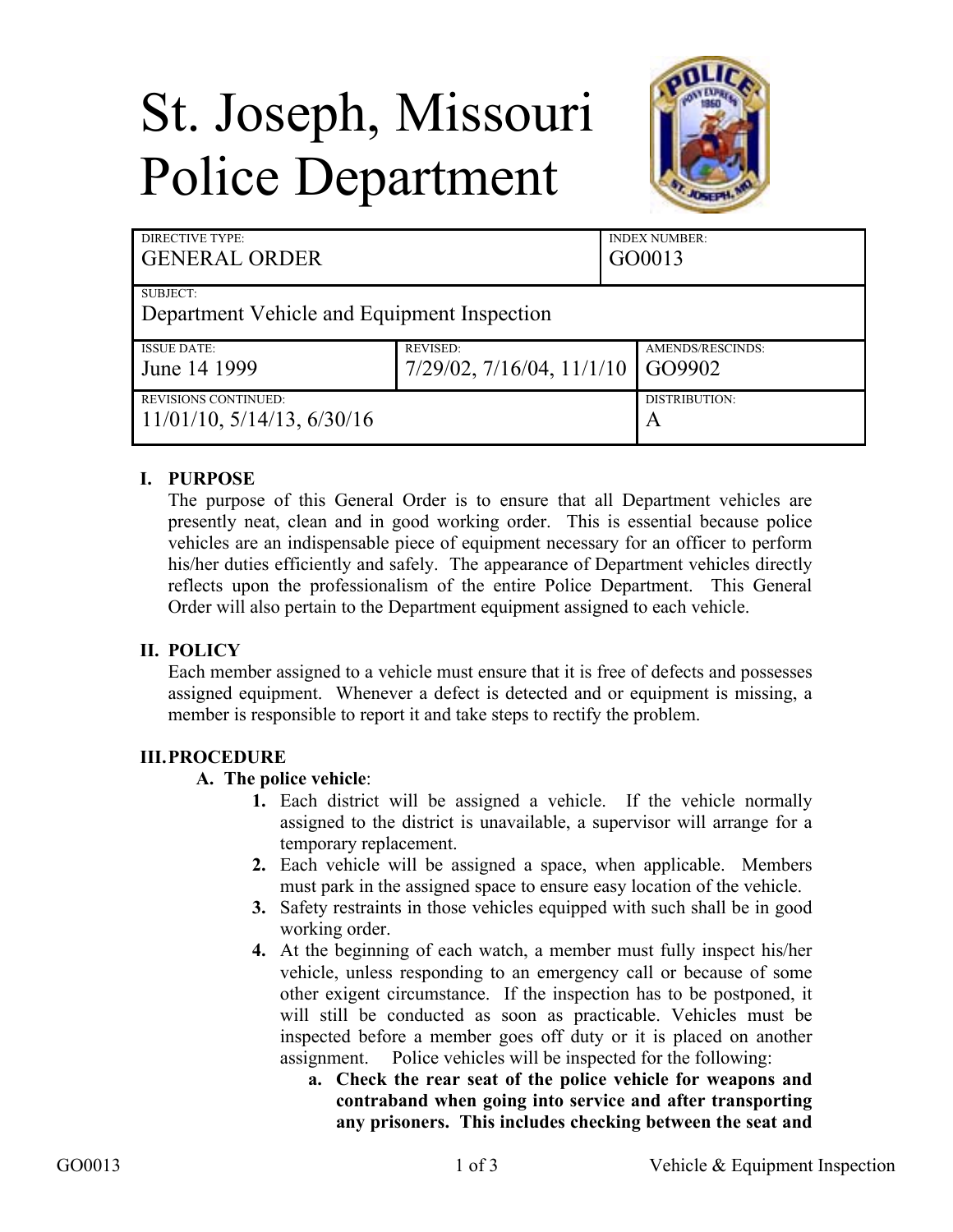## **the seatback. If possible, pull the seat out to conduct this inspection;**

- **b.** The exterior of the vehicle will be inspected for any damage and for cleanliness;
- **c.** The tires will be inspected for proper tread and inflation;
- **d.** Make sure that all vehicle lights, including emergency lights and equipment, are functional;
- **e.** The fuel tank is to be at least ¾ full before end-of-watch; each member shall fill the tank if it is not  $\frac{3}{4}$  full, unless extenuating circumstances exist and supervisor notification is made;
- **f.** The interior of the vehicle should be free of trash, debris and other items that do not belong in the vehicle; and
- **g.** When possible, necessary and practical officers should have the vehicles washed. The car wash currently under contract with the Department will be used. All personnel should make sure that vehicles are vacuumed as often as needed.

## **B. Vehicle equipment:**

- **1.** Check the shotgun- Check to see that nothing is obstructing the barrel, that no rounds are chambered, and that the safety is on. Ensure that the allotted number and types of shotgun rounds are available.
- **2.** The department approved long rifle- Ensure it is in its case/rack with no magazine in the weapon and no rounds chambered. Ensure the allotted number and types of rifle ammunition are available.
- **3.** Other assigned equipment Ensure that the following miscellaneous equipment is in the assigned vehicle. If not report the lack to a supervisor.

## **MISC. EQUIPMENT LIST:**

- **a. One (1) basic fingerprint kit;**
- **b. One (1) Rescue Knife seatbelt cutter;\**
- **c. Six (6) flares; and**
- **d. One (1) ballistic plate and carrier.**

## **C. Reporting Procedures**:

- **1.** If a member discovers damage to a vehicle during the inspection, he/she will immediately report the fact to a supervisor. The officer must also complete the appropriate **Vehicle Maintenance/Repair**  report and attach a brief information report, explaining the circumstances surrounding the discovery, the time, and the date. The supervisor the member reports the damage to should add the date and time the vehicle was last used, and the name of the member who last used it. If the damage makes the vehicle unsafe to operate, this should be documented and the vehicle placed out of service.
- **2.** If a member discovers a weapon or equipment is missing or damaged, he/she must immediately notify a supervisor and complete an information report, detailing the pertinent facts of the matter known to him/her. The supervisor who was notified will complete a separate report, and conduct an investigation to determine either the location of the missing weapon or how the damage was incurred. If ammunition is missing, the same procedure should be followed.
- **3.** Whenever a member uses any of the equipment in the equipment container, he/she must replace used items and report any damage